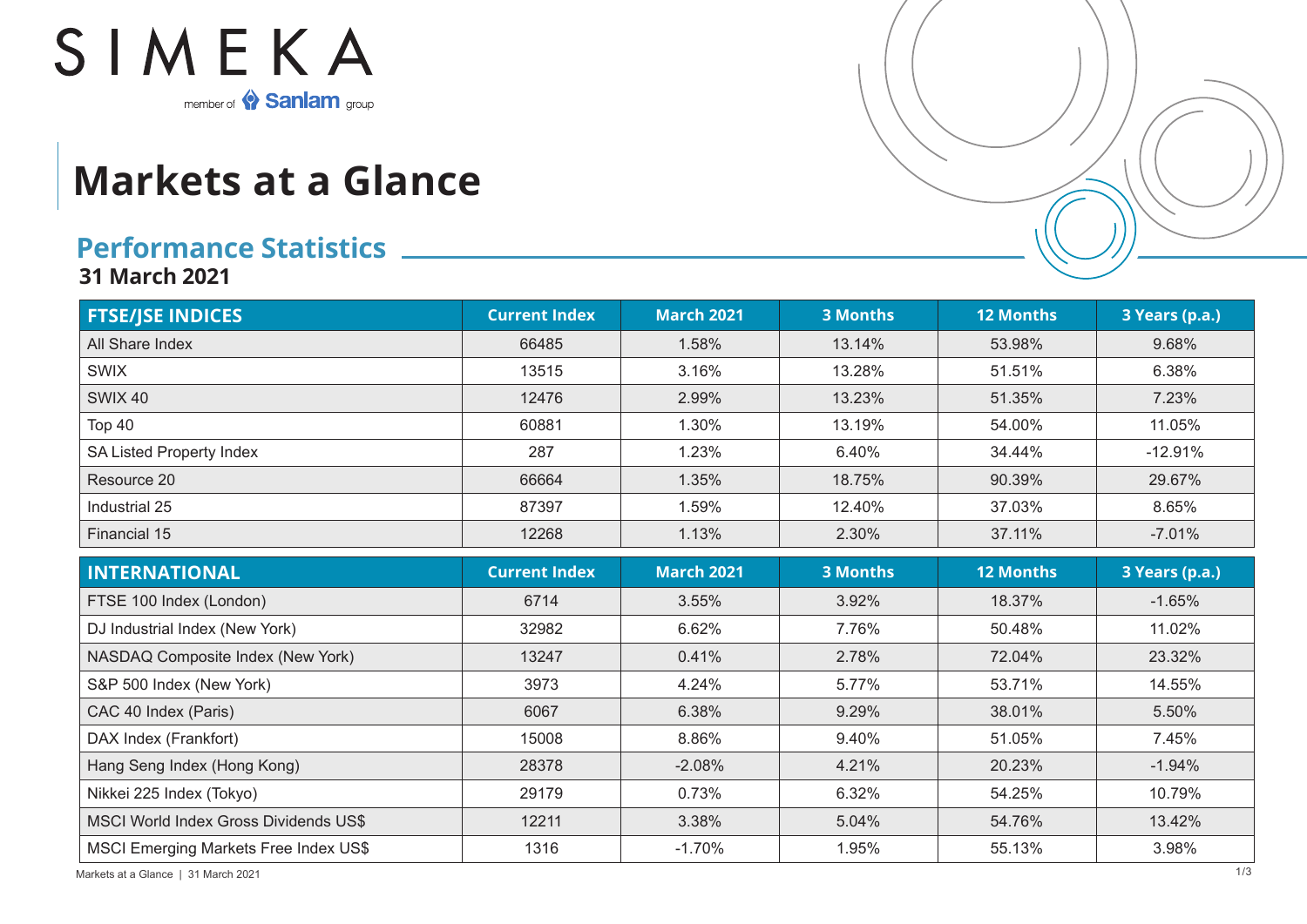| <b>FIXED INTEREST</b> | <b>March 2021</b> | 3 Months | <b>12 Months</b> | 3 Years (p.a.) | 5 Years (p.a.) |
|-----------------------|-------------------|----------|------------------|----------------|----------------|
| <b>ALBI</b>           | $-2.54%$          | $-1.74%$ | 16.96%           | 5.49%          | 8.66%          |
| <b>STeFI</b>          | 0.31%             | 0.90%    | 4.57%            | 6.34%          | 6.81%          |
|                       |                   |          |                  |                |                |
| <b>INFLATION</b>      | <b>March 2021</b> | 3 Months | <b>12 Months</b> | 3 Years (p.a.) | 5 Years (p.a.) |
| <b>CPI</b>            | 0.68%             | 1.20%    | 2.86%            | 3.85%          | 4.37%          |

Note: Inflation figures have a one month lag period

| <b>EXCHANGE RATES</b>    | <b>31 March 2021</b> | 28 February 2021 | 31 December 2020<br><b>31 March 2020</b> |                      | <b>31 March 2018</b> |
|--------------------------|----------------------|------------------|------------------------------------------|----------------------|----------------------|
| ZAR/US\$                 | R <sub>14.78</sub>   | R 15.13          | R 14.69                                  | R 17.85              | R 11.82              |
| ZAR/EUR                  | R <sub>17.33</sub>   | R 18.26          | R 17.95                                  | R 19.71              | R 14.59              |
| ZAR/GBP                  | R20.37               | R 21.08          | R 20.08                                  | R 22.15              | R 16.61              |
| <b>COMMODITIES</b>       | <b>31 March 2021</b> | 28 February 2021 | <b>31 December 2020</b>                  | <b>31 March 2020</b> | <b>31 March 2018</b> |
| Gold US\$/oz             | \$1,691.05           | \$1,742.85       | \$1,891.10                               | \$1,608.95           | \$1,323.85           |
| Platinum US\$/oz         | \$1,182.00           | \$1,204.00       | \$1,075.00                               | \$727.00             | \$936.00             |
| Oil (Brent) US\$/barrel  | \$62.74              | \$64.42          | \$51.80                                  | \$26.35              | \$69.41              |
| <b>INTEREST RATES</b>    | <b>31 March 2021</b> | 28 February 2021 | 31 December 2020                         | 31 March 2020        | <b>31 March 2018</b> |
| <b>SA REPO RATE</b>      | 3.50%                | 3.50%            | 3.50%                                    | 5.25%                |                      |
| <b>ECB INTEREST RATE</b> | $0.00\%$             | $0.00\%$         | $0.00\%$                                 | $0.00\%$             | $0.00\%$             |
| <b>US FEDERAL RATE</b>   | 0.25%                | 0.25%            | 0.25%                                    | 0.25%                |                      |

Note: Information stated as at the date indicated